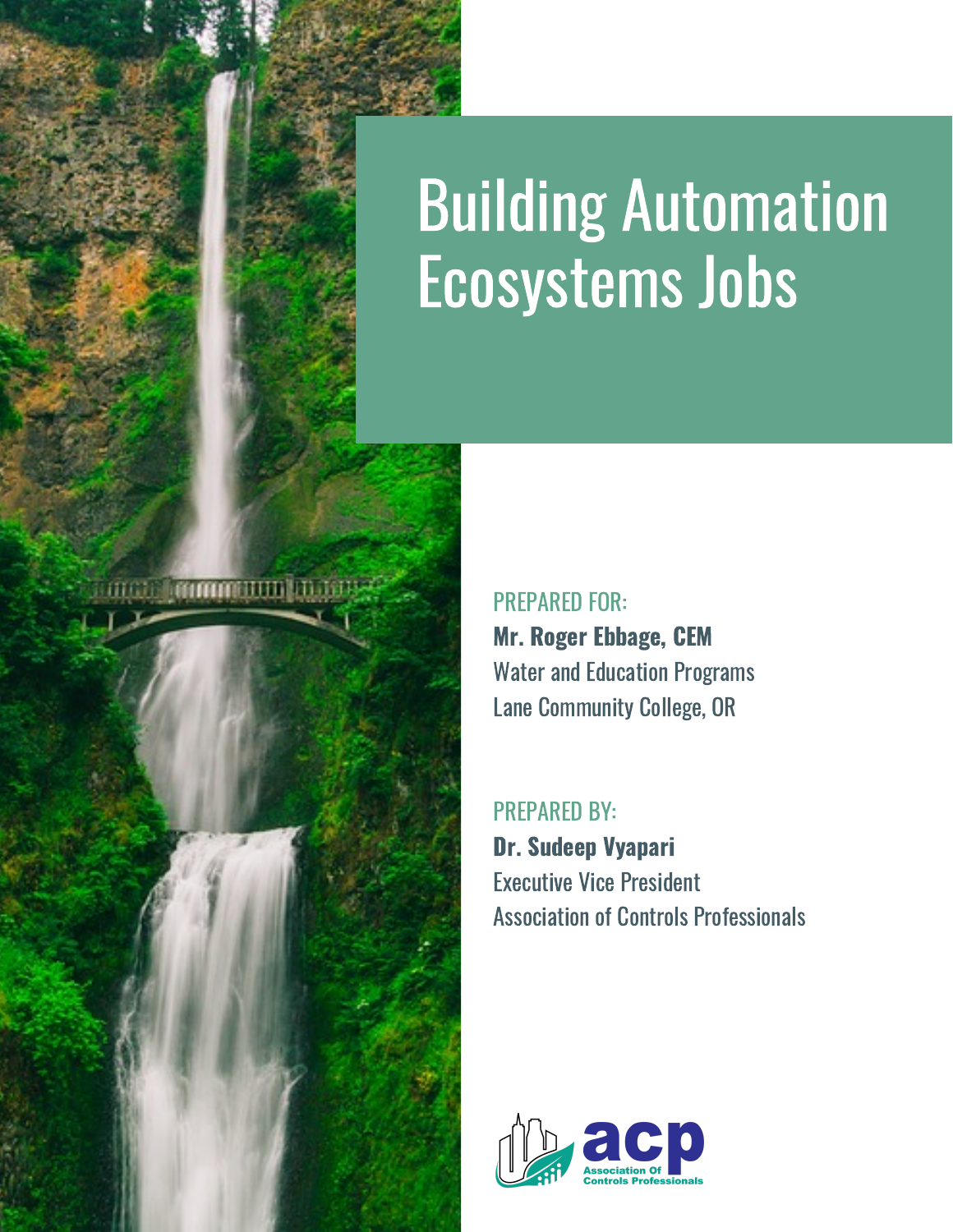

### BUILDING AUTOMATION ECOSYSTEM

### Workforce Opportunities Portland, OR (+50 mile radius)



**BET Building Energy Technicians**

**BEM Building Energy Managers**

The marketplace and workforce opportunities research and data analyses are conducted by Dr. Sudeep Vyapari, Executive Vice President, Association of Controls Professionals.

The research data, analysis, and infographic documents are copyrighted. ACP provides this as an open-source for educational purposes only. For inquiries and requests for commercial use or mass distribution, contact [sudeep@acprofessionals.org](mailto:sudeep@acprofessionals.org)

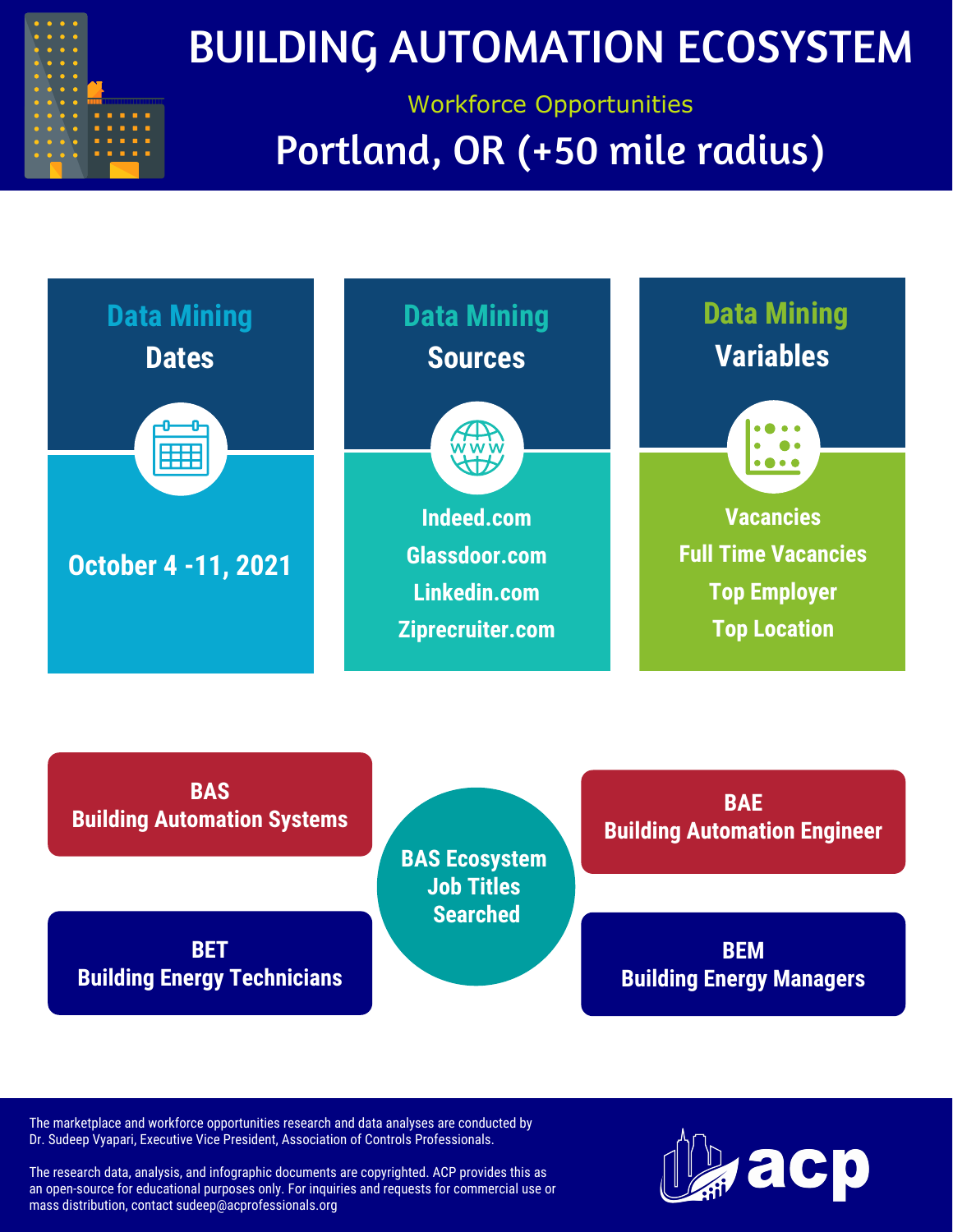





#### **Mean # Daily Vacancies in Portland, OR by Job Titles**

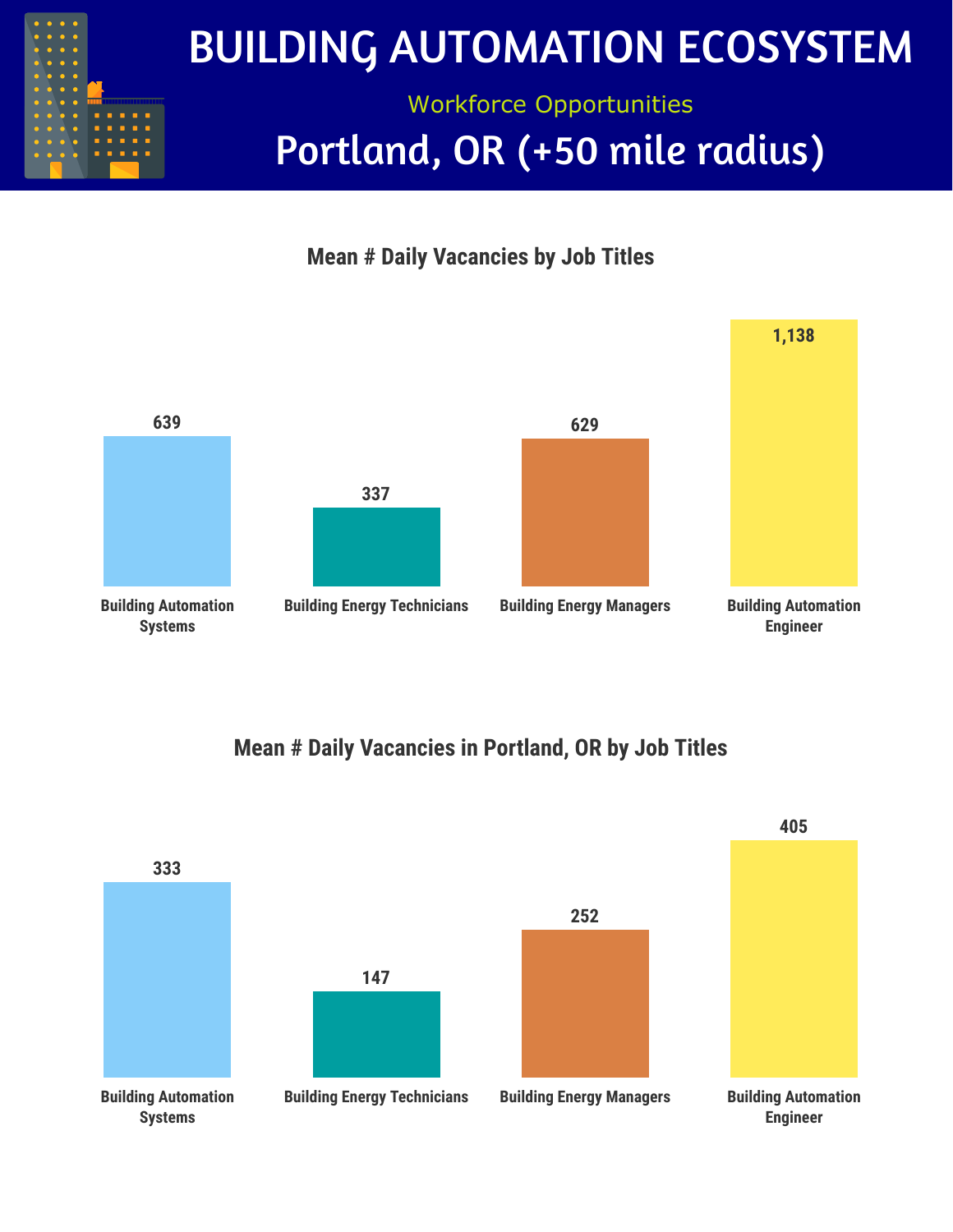

| <b>Job Title</b>                    | <b>Employer</b> | <b>Daily # Vacancies (Mean)</b> |
|-------------------------------------|-----------------|---------------------------------|
| <b>Building Automation Systems</b>  | <b>Intel</b>    | 102                             |
| <b>Building Automation Systems</b>  | <b>Nike</b>     | 44                              |
| <b>Building Automation Systems</b>  | <b>DWFritz</b>  | 42                              |
| <b>Building Automation Systems</b>  | <b>Siemens</b>  | 24                              |
|                                     |                 |                                 |
| <b>Building Energy Technicians</b>  | <b>DISH</b>     | 99<br><b>Mean # Daily</b>       |
| <b>Building Energy Technicians</b>  | <b>Intel</b>    | 41<br><b>Vacancies by</b>       |
| <b>Building Energy Technicians</b>  | <b>CBRE</b>     | 25<br><b>Top Employers</b>      |
|                                     |                 |                                 |
| <b>Building Energy Managers</b>     | <b>DISH</b>     | 89                              |
| <b>Building Energy Managers</b>     | <b>Intel</b>    | 54                              |
| <b>Building Energy Managers</b>     | <b>Meta</b>     | 6                               |
|                                     |                 |                                 |
| <b>Building Automation Engineer</b> | <b>Intel</b>    | 106                             |
| <b>Building Automation Engineer</b> | <b>VMWare</b>   | 58                              |